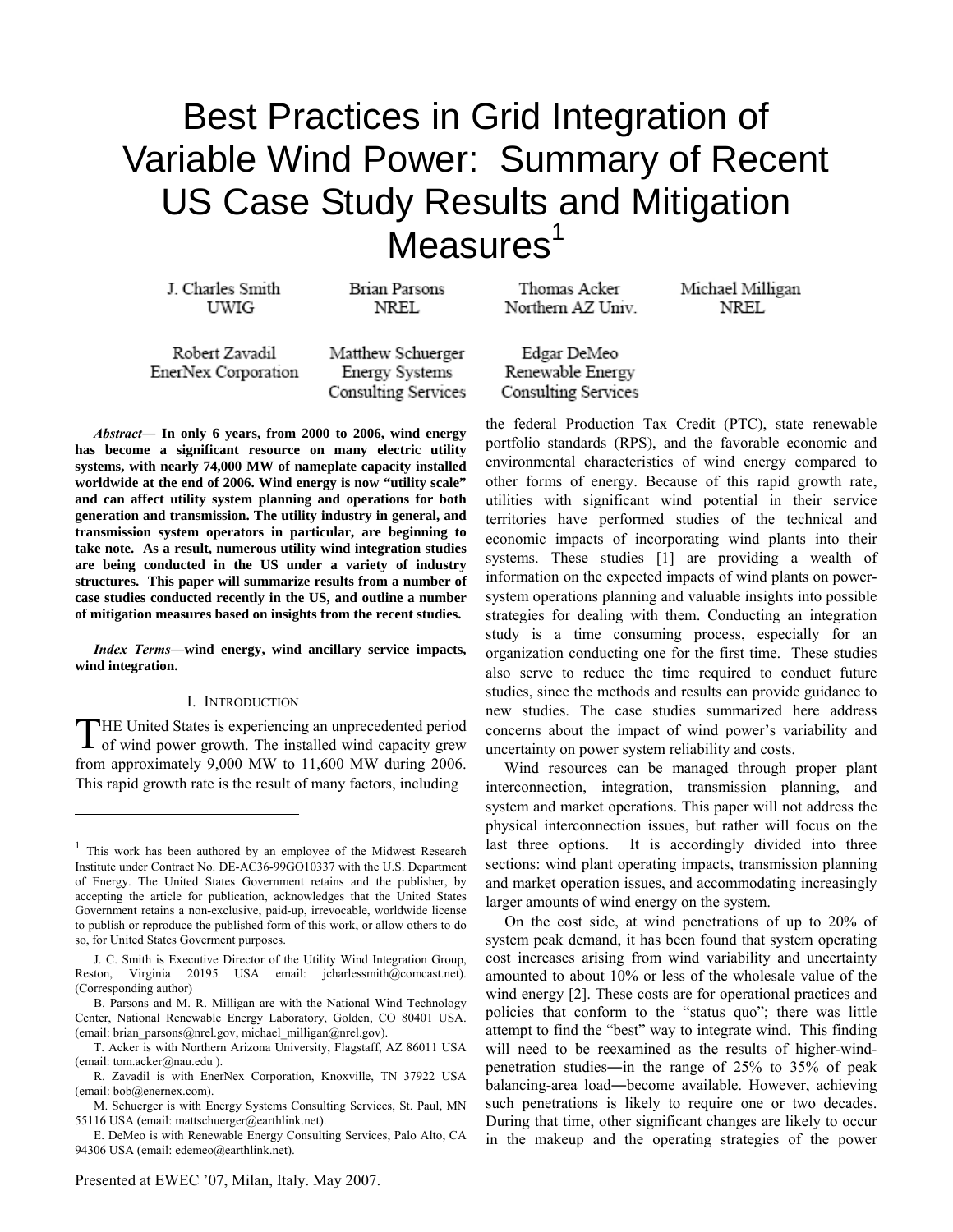system. Depending on the evolution of public policies, technological capabilities, and utility strategic plans, these changes can be either more or less accommodating to the natural characteristics of wind power plants. These incremental costs, which can be assigned to wind-power generators, are substantially less than the imbalance penalties previously imposed through Open Access Transmission Tariffs under Federal Energy Regulatory Commission (FERC) Order No. 888 [3]. The FERC has recently decided to move towards cost based imbalance charges, as outlined in FERC Order 890 [4]. A variety of means, such as commercially available wind forecasting and others discussed in this paper, can be employed to reduce these costs.

Because wind is primarily an energy source, not a capacity source, no additional generation needs to be added to provide back-up capability, provided that existing generation remains in service and wind capacity is properly discounted in the determination of generation capacity adequacy. However, wind generation penetration may affect the mix and dispatch of other generation on the system over time because non-wind generation is needed to maintain system reliability when winds are low.

Wind generation will also provide some additional loadcarrying capability to meet forecasted increases in system demand. This contribution is likely to vary from 10% to 40% of a typical project's nameplate rating, depending on local wind characteristics and coincidence with the system load profile. Wind generation may require system operators to carry additional operating reserves. Given the existing uncertainties in load forecasts, these referenced studies indicate that the requirement for additional reserves will likely be modest for broadly distributed wind plants. The actual impact of adding wind generation in different balancing areas can vary depending on local factors. For instance, dealing with large wind-output variations and steep ramps over a short period of time could be challenging for smaller balancing areas, depending on the specific situation.

There is a significant body of analysis that has emerged on wind integration impacts in the United States and in Europe over the past few years. This paper focuses on the United States; many of the European reports are summarized in Holttinen et al. [5] and Gross et al. [6]. The European results and insights are consistent with the U.S. studies examined here.

# II. WIND PLANT INTEGRATION OPERATING IMPACTS

The upper Midwest region of the US has seen a large increase in wind power development in the past five years. Much of this development is taking place in the footprint of the Midwest Independent System Operator (MISO). Within MISO, the State of Minnesota has been particularly active, having recently passed a state Renewable Portfolio Standard (RPS) of 25% of electrical energy by 2025. The RPS was passed after completion of a study investigating the impact of increasing levels of wind penetration from 15% to 20% to 25% of electricity from wind by 2020. The study [7] is one of the most comprehensive performed to date in the US, and the

question of reserve requirements and impacts on unit commitment were significant factors in the investigation, as were the roles of wind forecasting and market operation. This study will be reviewed and summarized here as an example of the most recent work from the US, and will be supplemented with additional results from recent work.

The primary objectives of the MN study were to evaluate the cost and reliability impacts associated with increasing levels of wind penetration up to 25% in the State of Minnesota, and to identify options for managing the impacts of that level of wind generation. The general approach in such a study is to carefully evaluate the physical impacts of wind on the grid, then calculate the cost impacts that result. Some parts of the United States have robust wholesale power markets, whereas other parts of the country retain significant elements of the regulated monopoly structure. Therefore, integration studies must be assigned the relevant context, depending on the situation. A key element of a wind integration study involves obtaining a wind data set that realistically represents the performance of an actual wind power plant. Because most of these studies are done on a prospective basis, wind data are often not available at the outset of the study. Weather is clearly a significant driver both for electric load and for wind generation. A state-of-the-art wind-integration study typically devotes a significant effort to obtaining wind data that are derived from large-scale meteorological modeling that can re-create the weather corresponding to the year(s) of load data used. These meteorological simulations need to employ physics-based weather models, use a robust input data set, and be of sufficient geographic resolution to accurately capture the topographical effects on wind variability. Typically, a series of virtual anemometers are selected to represent the location of the potential wind power plant. Because of the geographic smoothing that occurs within the wind plant, each of these virtual anemometers will typically represent no more than 30 to 40 MW of wind capacity. Therefore, a large number of these extraction points are necessary to adequately represent the wind that is input to the power-production calculations [8].

It is important to identify the type and amount of the different reserves to be provided in order to manage the variability and uncertainty associated with the wind generation. The need for additional reserves occurs across all time scales, from seconds (primary reserves) to minutes (secondary reserves) to tens of minutes (tertiary reserves) to hours and days. Production costs increase as the total operating reserve increases, as one would expect. However, it is important to note that the additional reserves are not fixed, but are a function of the amount of wind production at any particular time. Little additional reserve is required when the wind production is low. If reserves are being held for hourly variability, it is also important to note that not all of the reserve needs to be spinning. Changes in the later part of the hour can be covered by non-spinning reserves where available. The significance of this is that no charge is incurred unless they are used. It is important to understand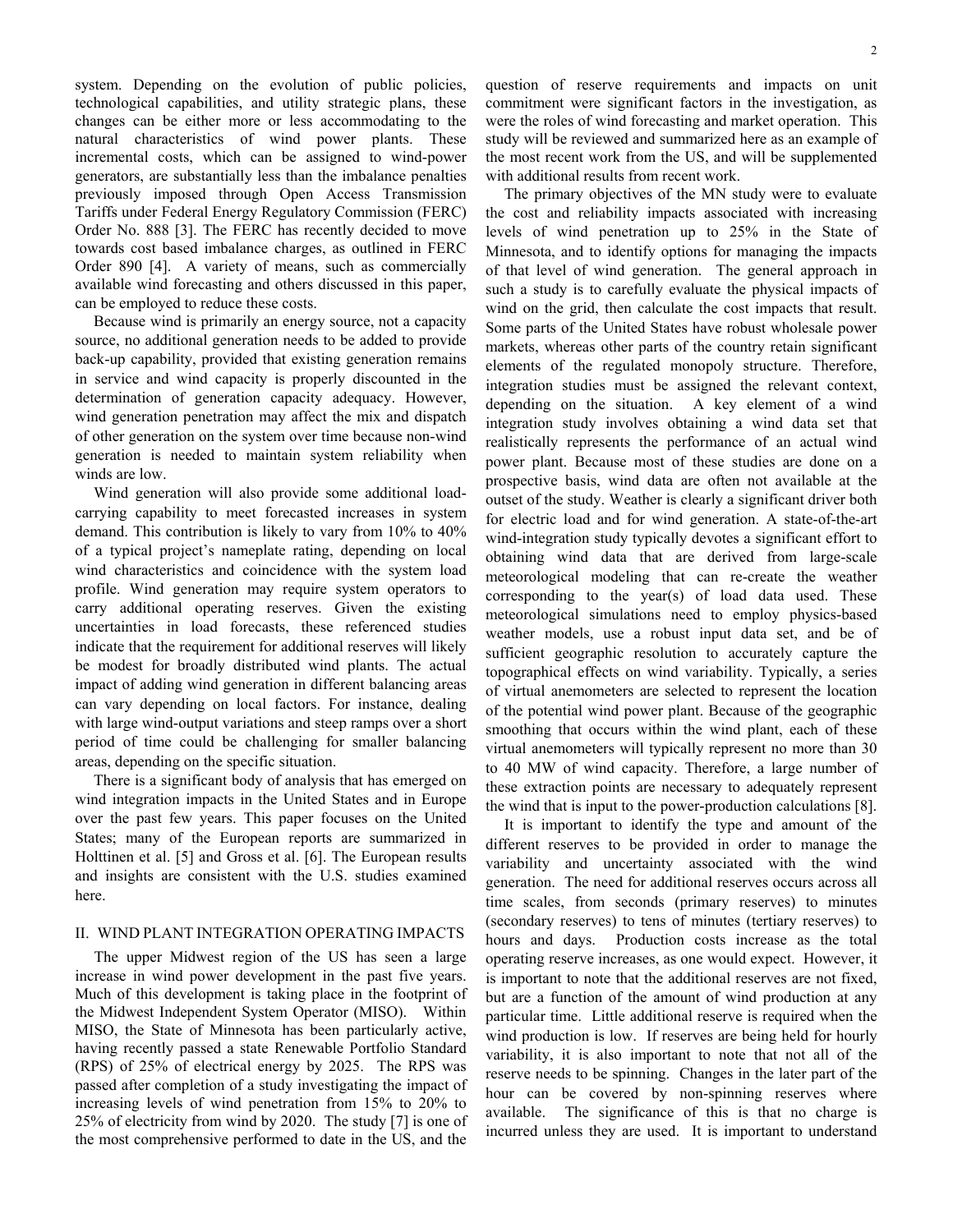the variable nature of the reserves required because of the reduced production cost compared to the case of fixed reserves. Indeed an important outcome of an integration study, and certainly of actual operating experience, is developing a good understanding of how to avoid overplanning system reserves and unnecessarily adding to the cost of integration.

The Minnesota system, which was the subject of the study, consists of the consolidation of four main balancing areas into a single balancing area for control performance purposes. This assumption is expected to be realized in practice with the start-up of the MISO Ancillary Services market in 2007. Simulations investigating 15%, 20%, and 25% wind energy penetration of the Minnesota balancing area retail load in 2020 were conducted. The 2020 system peak load is estimated at 20,000 MW, and the installed wind capacity is 5700 MW for the 25% wind energy case. Regardless of the power market structure, most studies divide the wind impacts into the time frames that correspond to grid operation. Fig. 1 illustrates these time scales. The reserve categories identified and modeled in the simulations included regulating reserve, contingency reserve, load following reserve, and operating reserve margin. No hard and fast boundary separates them, but these time scales correspond to actions that must be taken by the system operator to maintain system balance.



Fig. 1. Time scales for grid operations [1]

Regulating reserve provides compensation for system imbalances over very short periods of time (seconds to minutes). This service is provided from units with the necessary response rate operating on Automatic Generation Control (AGC). Based on conversations with operations personnel from MISO, the relationship shown in Fig. 2 was derived for the system without wind.



Fig. 2. Approximate Regulating Requirements for a Balancing Authority as a Function of Peak Demand [7]

Although the regulation capacity decreases as a percent of peak load, the actual MW required increases, but yields a number significantly less for the combined balancing areas than for the sum of the individual balancing areas, as shown in Table 1.

| Balancing<br>Authority           | Peak<br>Load<br>(MW) | Regulating<br>Requirement<br>(from chart) | Regulating<br>Requirement<br>$%$ of peak) |
|----------------------------------|----------------------|-------------------------------------------|-------------------------------------------|
| GRF                              | 3443                 | 56 MW                                     | 1.617%                                    |
| MP                               | 2564                 | 48 MW                                     | 1.874%                                    |
| <b>NSP</b>                       | 12091                | 104 MW                                    | 0.863%                                    |
| $\bigcirc$ tp                    | 2886                 | 51 MW                                     | 1.766%                                    |
| Sum of<br>Regulating<br>Capacity |                      | <b>259 MW</b>                             |                                           |
| Combined                         | 20984                | <b>137 MW</b>                             | 0.655%                                    |

Table 1. Estimated Regulating Requirements for Individual and Aggregate MN Balancing Authorities [7]

Using Table 1 as a starting point, based on the NREL analysis [9] of the regulation time frame characteristic of 2 MW for a 100 turbine wind plant, the regulation requirement for the Minnesota balancing area is shown in Table 2.

| Scenario            | <b>Regulation Capacity</b><br>Requirement |  |  |  |
|---------------------|-------------------------------------------|--|--|--|
| <b>Base</b>         | 137 MW                                    |  |  |  |
| 15% Wind Generation | 149 MW                                    |  |  |  |
| 20% Wind Generation | 153 MW                                    |  |  |  |
| 25% Wind Generation | 157 MW                                    |  |  |  |

Table 2. Estimated Regulation Requirement for MN Balancing Authority in 2020 [7]

The single largest contingency in the MAPP Generation Reserve Sharing Pool, of which the Minnesota balancing area is a part, is the loss of a 500 kV line to Manitoba with imports of 1500 MW. This remains the single largest contingency for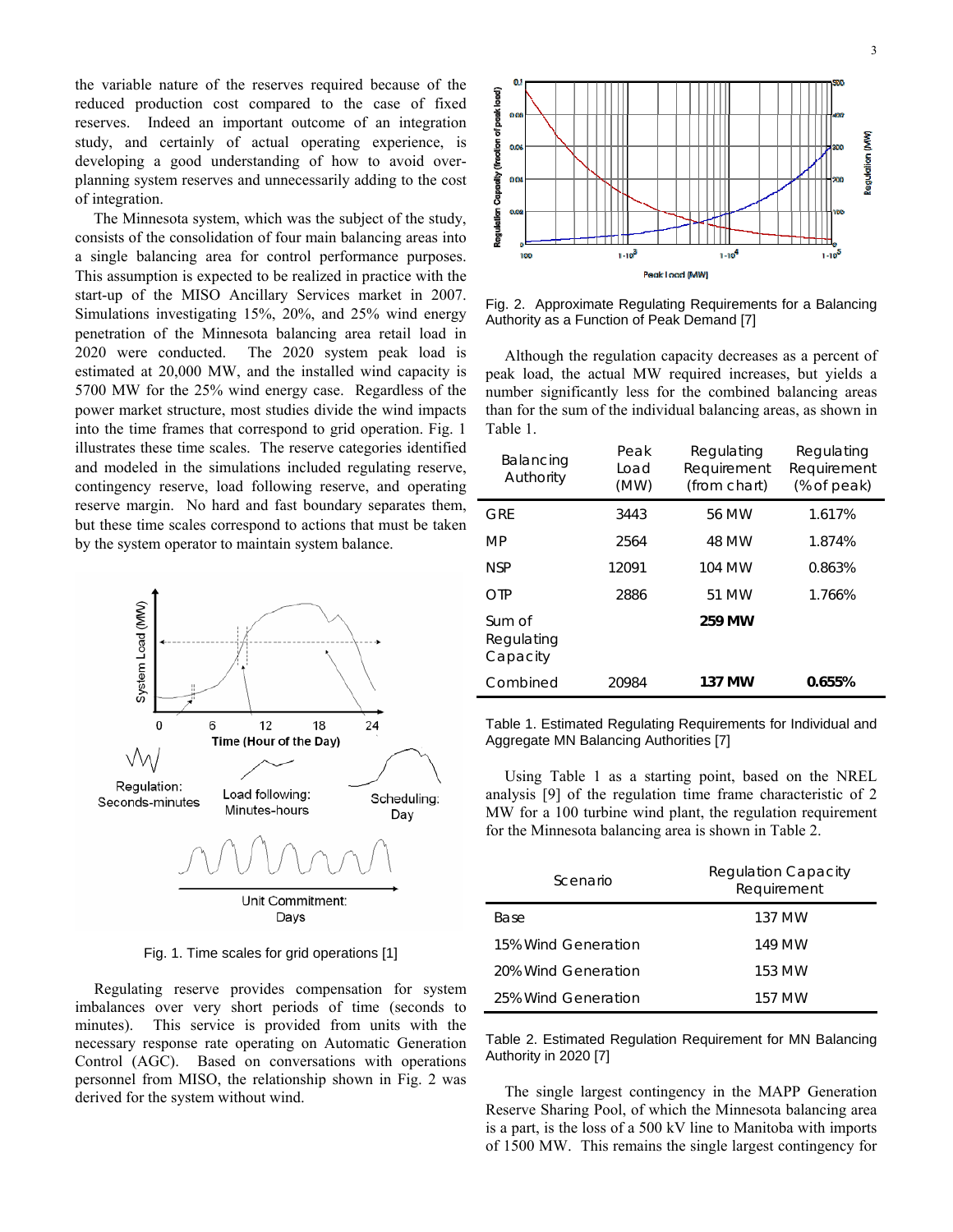the study period, so the Minnesota share of 660 MW for this contingency, 330 MW spinning and 330 MW non-spinning (quick-start), remained unchanged. Further consolidation into the Midwest Contingency Reserve Sharing Group in 2007 is expected to further reduce this obligation.

Within the hour, once the regulation service has been provided, additional flexibility is required to follow the slower trends in the net load shape from hour to hour. This flexibility is provided through the 5 minute market. Additional flexibility is required in the market as additional wind generation is installed. This additional flexibility was determined based on a statistical analysis of the 5 minute  $$ changes in the net load. The standard deviation of these changes is shown in Table 3.

Scenario Standard Deviation of 5 minute changes Base 50 MW 15% Wind Generation 55 MW 20% Wind Generation 57 MW 25% Wind Generation 62 MW

TABLE 3. SUMMARY OF FIVE MINUTE VARIABILITY [7]

Two standard deviations encompass over 95% of all variations, which was deemed sufficient to meet the CPS2 criterion. This requires that the difference between load and generation over a 10 minute period must be smaller than a specified limit for 90% or more of the 10 minute intervals during a month.

Due to the favorable impact of a large number of wind plants distributed over a significant geographical footprint, the major variability and uncertainty associated with the wind plant output is moved into time frames from one to several hours ahead. A persistence forecast is a good proxy for the forecasting method expected to be used for this time frame. Table 4 shows the next-hour standard deviation from a persistence forecast for the three wind generation scenarios.

| Scenario            | Standard Deviation of 1-hour<br>Wind Generation Change |  |  |  |
|---------------------|--------------------------------------------------------|--|--|--|
| 15% Wind Generation | 155 MW                                                 |  |  |  |
| 20% Wind Generation | 204 MW                                                 |  |  |  |
| 25% Wind Generation | 269 MW                                                 |  |  |  |

Table 4. Next Hour Deviation from Persistence Forecast by Wind Generation Scenario [7]

In the study, additional hourly reserves of twice the standard deviation, referred to as operating reserve margin, were conservatively decided upon to accommodate the unpredicted hourly changes in the wind generation.

Based upon the above considerations, a table of Total Operating Reserves (Table 5) can be constructed. This table summarizes the additional reserves carried due to the variability and uncertainty of the wind plant output as described above, given in MW and in % of balancing area peak load.

| <b>Reserve Category</b>         |           | Base  |           | <b>15% Wind</b> |           | <b>20% Wind</b> |           | <b>25% Wind</b> |
|---------------------------------|-----------|-------|-----------|-----------------|-----------|-----------------|-----------|-----------------|
|                                 | <b>MW</b> | %     | <b>MW</b> | %               | <b>MW</b> | %               | <b>MW</b> | %               |
| Regulating                      | 137       | 0.65% | 149       | 0.71%           | 153       | 0.73%           | 157       | 0.75%           |
| Spinning                        | 330       | 1.57% | 330       | 1.57%           | 330       | 1.57%           | 330       | 1.57%           |
| Non-Spin                        | 330       | 1.57% | 330       | 1.57%           | 330       | 1.57%           | 330       | 1.57%           |
| Load Following                  | 100       | 0.48% | 110       | 0.52%           | 114       | 0.54%           | 124       | 0.59%           |
| <b>Operating Reserve Margin</b> | 152       | 0.73% | 310       | 1.48%           | 408       | 1.94%           | 538       | 2.56%           |
| <b>Total Operating Reserves</b> | 1049      | 5.00% | 1229      | 5.86%           | 1335      | 6.36%           | 1479      | 7.05%           |

Table 5. Estimated Operating Reserve Requirement for MN Balancing Authority with 2020 Load [7]

A simulation of the market behavior both with and without a day-ahead wind plant forecast was conducted in the Minnesota study. Ignoring wind plant output in the day-ahead unit commitment introduces inefficiencies into the market operation. Without a wind forecast, units are committed to supply a greater amount of load than actually exists. The production costs are less for the case with a wind forecast than the case without. Market participants will respond to incorrect market signals if the wind forecast is ignored, and generation will be offered into the market and committed to serve load which would already be served by the wind. Advanced forecasting systems can help warn the system operator if

extreme wind events are likely so that the operator can maintain a defensive system posture if needed.

Three years of high resolution wind and load data were used in the study. The results in Fig. 3 show that the cost of wind integration ranged from a low of \$2.11/MWh of wind generation for 15% wind penetration in one year to a high of \$4.41/MWh of wind generation for 25% wind penetration in another year, compared to the same energy delivered in firm, flat blocks on a daily basis. These are total costs and include both the cost of additional reserves, and cost of variability and day-ahead forecast error associated with the wind generation.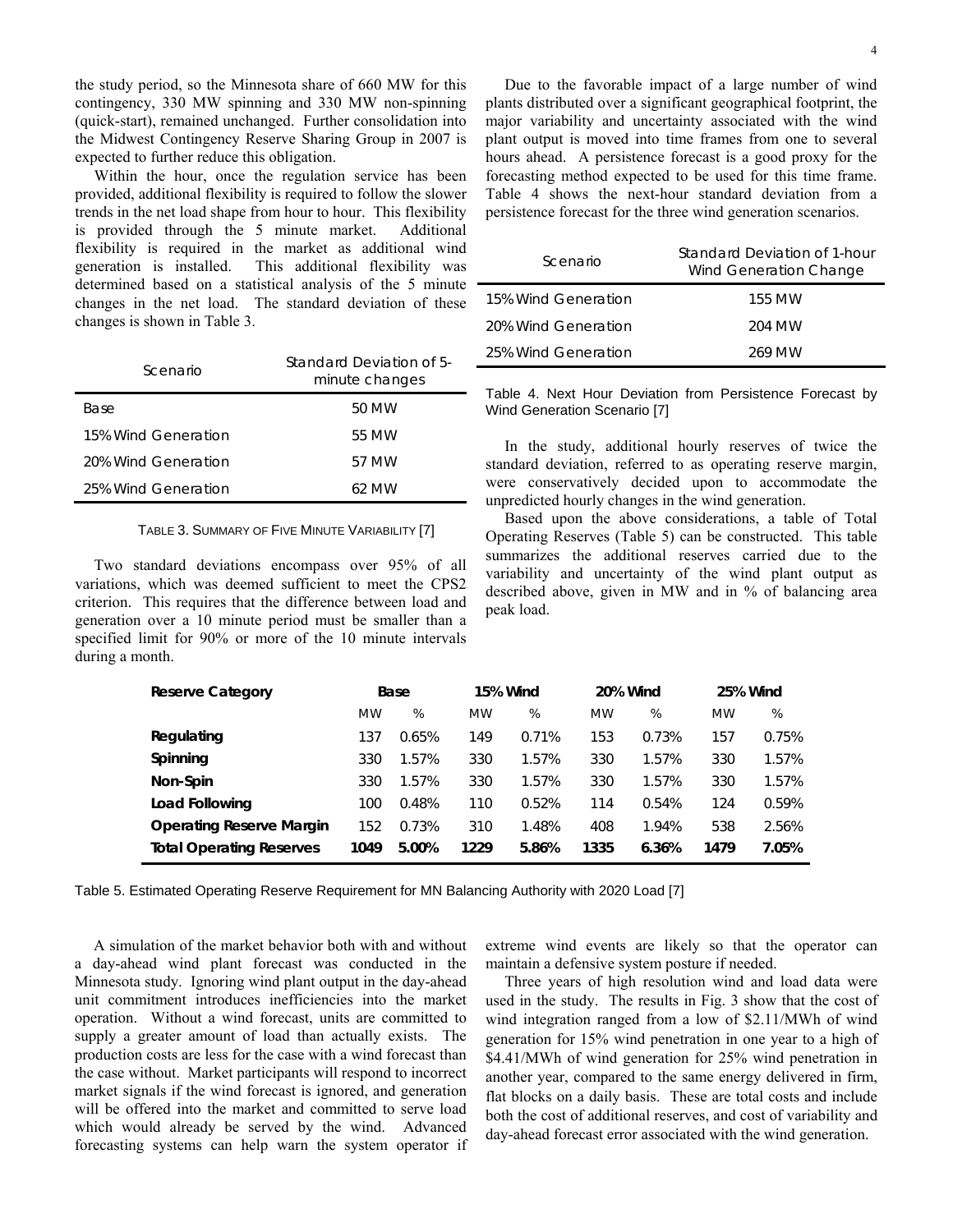

Fig. 3. Total integration costs for three penetration levels and pattern years [7]

The cost of the additional reserves attributable to wind generation is included in the wind integration cost. Special hourly runs were made to isolate this cost, which was found to be about \$.11/MWh of wind energy at the 20% penetration level. The remainder of the cost is related to how the variability and uncertainty of the wind generation affects the unit commitment and market operation.

The geographical dispersion of the wind plant was found to be an important factor in reducing the variability of the total wind plant output. The number of hours spent near full output or near zero output was significantly reduced compared to multiple smaller wind plants looked at in isolation. Variability inside the hour was not a significant cost element in the study, and the reduced inter-hour variability caused a reduction in the burden placed on unit commitment and dispatch. A critical assumption in this regard was that transmission was expanded in accord with the MISO Regional Study Group assumptions, which included transmission expansion plans within Minnesota and to the rest of MISO, allowing for robust market operation.

In the study, the Minnesota balancing authority was assigned responsibility for all the reserves and intra-hour resources for balancing. At the hourly level, the day-ahead markets and in-the-day re-dispatch at the hourly level were administered by MISO for the entire footprint. Since the realtime market actually operates on five-minute increments, further efficiencies could be obtained if it were assumed that out-of-state resources were available to balance within the hour.

In summary, the study showed that the aggregation of load, wind, and generating resources over a wide area, combined with structures that seek to optimize for the whole rather than for individual pieces, have tangible and significant benefits for wind integration, and that a robust transmission system is key to achieving these benefits.

In other recent work carried out in the US, both the greater variability that wind imposes on the system, and the increase in the uncertainty introduced into the day-ahead unitcommitment process, have been found to have similar impacts on the integration cost [10], [11], [12], [13], [14]. The impact of these effects have been shown to increase system operating cost by up to \$5.00/MWh of wind generation at wind capacity penetrations up to 20% to 30%. However, this increase in cost depends on the nature of the dispatchable generation sources,

their fuel cost, market and regulatory environment, and the characteristics of the wind-generation resources as compared to load. Handling large output variations and steep ramps over short time periods (for example, within the hour) could be challenging for smaller balancing areas. Table 6 shows the integration cost results from some of the major studies recently undertaken in the United States.

Wind energy can reduce the combustion of fossil fuels and can serve as a hedge against fuel price risk and potential emissions restrictions. Because wind is primarily an energy resource and because individual loads and generators do not need to be balanced, there is no need for backup generation for wind. However, wind provides additional planning reserves to the system, and this can be calculated with a standard reliability model. The effective load carrying capability (ELCC) is defined as the amount of additional load that can be served at a target reliability level with the addition of a given amount of generation. The ELCC of wind generation can vary significantly and depends primarily on the timing of the wind energy delivery relative to times of high system risk (defined as loss of load probability/LOLP or similar metric). Capacity for day-to-day reliability purposes must be provided through some combination of existing market mechanisms and utility unit commitment processes. The capacity value of wind has been shown to range from approximately 10% to 40% of the wind-plant-rated capacity (Fig. 4). In some cases, simplified methods are used to approximate the rigorous reliability analysis [15].

#### III. TRANSMISSION PLANNING AND MARKET OPERATION

Good wind resources are often located far from load centers. Although current transmission planning processes can identify solutions to the transmission limitations, the time required for implementation of solutions often exceeds windplant permitting and construction times by several years. Transmission planning processes in the United States have evaluated many potential wind development scenarios and have proposed transmission solutions. Examples include the recent project to support the Western Governors' Clean and Diverse Energy Plan [16] and the creation of Competitive Renewable Energy Zones (CREZ) in Texas.

Because of the increased variability and uncertainty that wind brings to the system, transmission system tariffs have not always kept pace with the rapid development of wind in the United States. FERC Order 888, issued in 1996, included a tariff for imbalance. Because the objective of the tariff was to discourage gaming by conventional generators, it included penalty charges if generators produced outside of a bandwidth prescribed by the tariff. Because wind generation depends on nature, it is not subject to potential gaming in the same way. For that reason, a cost-based imbalance tariff is more appropriate for wind than a penalty-based tariff. This provides an incentive for the wind operators to improve wind forecasts and to make sure the forecast is made available to the system operator in a timely fashion. Market products and tariffs should properly allocate actual costs of generation energy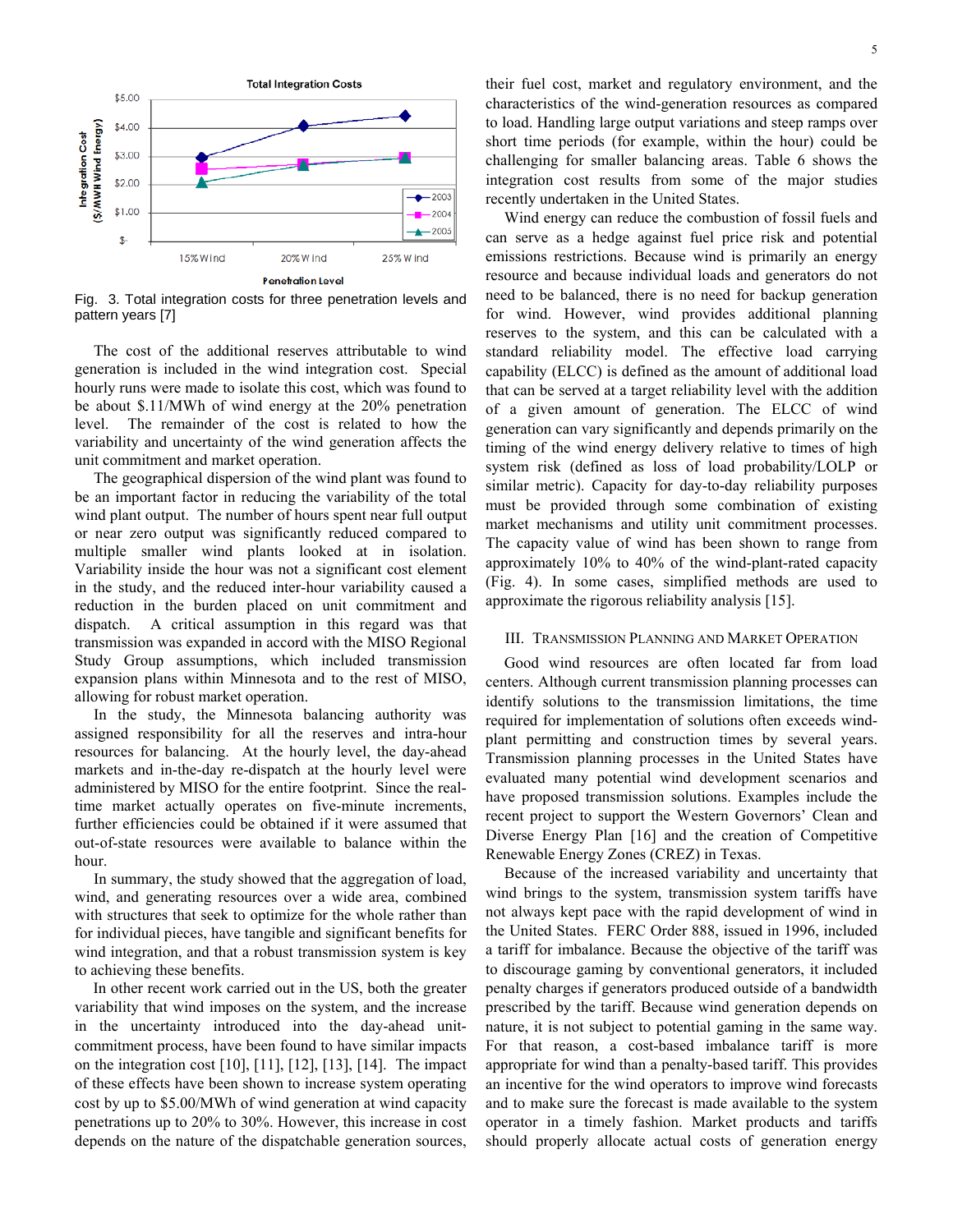| Study                          | Wind<br>Capacity<br>Penetration<br>(%) | Cost<br>(\$/MWh) | Load<br>Following<br>Cost<br>(\$/MWh) | ment Cost<br>(\$/MWh) | Gas<br>Supply<br>Cost<br>(S/MWh) | Total<br>Operating<br>Cost<br>Impact<br>(\$/MWh) |
|--------------------------------|----------------------------------------|------------------|---------------------------------------|-----------------------|----------------------------------|--------------------------------------------------|
| Xcel-UWIG                      | 3.5                                    | 0                | 0.41                                  | 1.44                  | na                               | 1.85                                             |
| Xcel-MNDOC                     | 15                                     | 0.23             | na                                    | 4.37                  | na                               | 4.60                                             |
| MN/MNPUC                       | 30                                     | na               | na                                    | na                    | na                               | 4.41                                             |
| CA RPS Multi-<br>year Analysis | 4                                      | 0.45             | na                                    | na                    | na                               | na                                               |
| We Energies                    | 4                                      | 1.12             | 0.09                                  | 0.69                  | na                               | 1.90                                             |
| We Energies                    | 29                                     | 1.02             | 0.15                                  | 1.75                  | na                               | 2.92                                             |
| PacifiCorp                     | 20                                     | 0                | 1.6                                   | 3.0                   | na                               | 4.6                                              |
| Xcel-PSCo                      | 10                                     | 0.20             | na                                    | 2.26                  | 1.26                             | 3.72                                             |
| Xcel-PSCo                      | 15                                     | 0.20             | na                                    | 3.32                  | 1.45                             | 4.97                                             |
|                                |                                        |                  |                                       | Regulation            |                                  | Unit Commit-                                     |

Table 6. Wind integration Costs in the US [UWIG]



Fig. 4. Wind Plant Capacity Value from Selected Studies [UWIG]

imbalance to all entities, not just wind. FERC recently addressed this issue in Order 890, which widens the bandwidth for renewable intermittent/variable generation and moves most wind imbalance to a cost-based payment.

Market areas with well-functioning day-ahead and hourahead markets provide an effective means to address wind variability. This is demonstrated by the New York study that was carried out by GE [11]. The large liquid market has resources that are available for the increased regulation and load-following impacts of wind generation. The ability for wind to revise its schedule close to the operating hour can also provide improved information to the system operator and help minimize imbalance issues and improve reliability.

There may be times that a balancing authority is unable

to take wind energy into the system. This could happen during low-load periods if wind is generating near its maximum output. It is also possible that large wind penetrations in a system could contribute to system ramp events that are difficult to follow. In cases like this it might be economically efficient to impose limited ramp-rate or energy control on the wind farm. Further work is needed to quantify these issues and to examine whether there is physical interconnected capability that could be tapped to help with these events if proper market mechanisms are available.

Small balancing areas can have more difficulty maintaining system reliability with high wind penetrations. This is because the resource base is small, and the system granularity makes the relative variability of wind harder to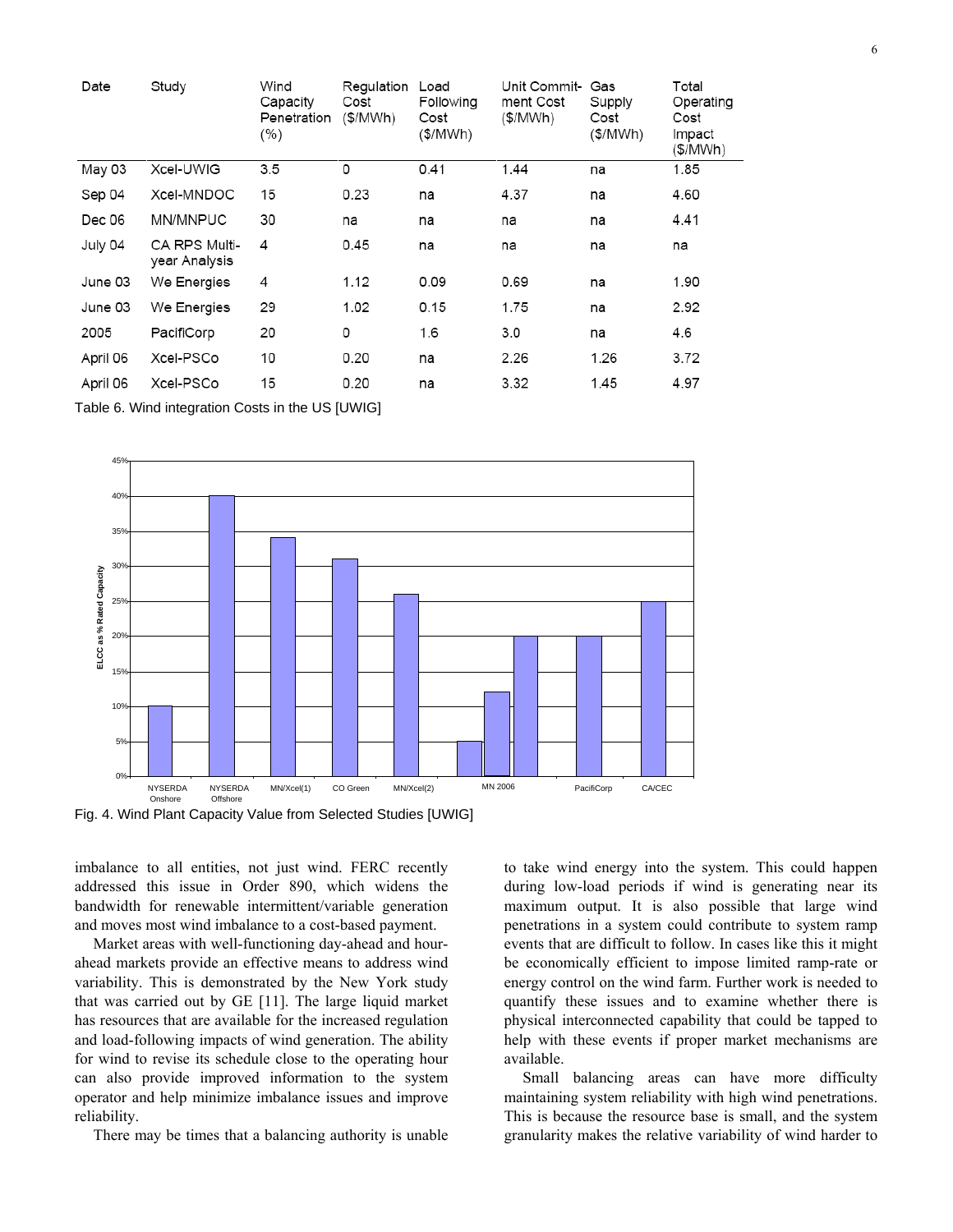manage. Broadening the size of the balancing authority, improving access to nearby markets, or finding other solutions like dynamic scheduling or ACE (Area Control Error) sharing would help improve reliability.

There has also been considerable interest in examining the efficient use of the existing transmission system. Efforts that evolved from the Seams Steering Group, Western Interconnection [17] (SSG-WI) began to analyze key path loadings and to quantify the times that the path was near capacity. Further analysis was carried out as part of the Rocky Mountain Area Transmission Study (RMATS) [18] and included an analysis of one key path in the West to determine whether existing physical transmission could deliver wind to market even if no available transfer capability (ATC) were available [19]. This helped stimulate further thinking about transmission utilization and potential new transmission products that could best be characterized as flexible firm. FERC Order 890 now requires such a product to be offered, resembling a firm transmission product but with some level of potential curtailment that can be capped at an agreed-upon level by the buyer and seller. The recent FERC Order 890 also addresses the calculation of ATC in order to provide for greater consistency in ATC calculation. It is clear that many parties are interested in pursuing more efficient use of the transmission system. Although this can benefit wind, it will also benefit the power industry and customers in general.

# IV. ACCOMMODATING MORE WIND IN THE FUTURE

Power system planners are expending significant effort to determine how much wind capacity can be added to a system before some sort of operating limits are reached or before reliability concerns are encountered. The integration study work done to date has shed a fair amount of light on the subject. Existing studies have explored capacity penetrations of up to 20% to 35% and have found that the primary considerations are economic, not physical. The question is one of dealing with the cost of increased variability and uncertainty introduced by the presence of the wind generation on the system.

Additional studies are underway looking at energy penetrations of 20 to 35% in response to state-level RPS requirements. Such studies are being conducted in California, Colorado, Wisconsin, the Pacific Northwest, and the complete Midwest Independent System Operator (MISO) footprint. For a given footprint, the capacity penetration is related to the energy penetration by the ratio of the system load factor to the wind plant capacity factor. For a system looking at a 20% wind-energy penetration, with a load factor of 60% and an average wind plant capacity factor of 40%, the capacity penetration would be 30%. These studies underway will shed additional light on the questions associated with the higher penetrations.

In the meantime, a number of insights have been gleaned from the results of the work done to date, as well as the studies in progress. Understanding and quantifying the impacts of wind plants on utility systems is a critical first step in identifying and solving problems. The design and operation of the wind plant, the design and operation of the power system, and the market rules under which the system is operating influence the situation. A number of steps can be taken to improve the ability to integrate increasing amounts of wind capacity on power systems. These include the following:

- **Carefully evaluating wind-integration operating impacts:** The magnitude and frequency of occurrence of changes in the net load on the system in the time frames of interest (e.g., seconds, minutes, hours), before and after the addition of the wind generation, must be well understood to determine the additional requirements on the balance of the generation mix. Conducting this evaluation necessarily depends upon an accurate prediction of wind power plant output and associated variability, that is time synchronized with the system load profile.
- **Aggregation of wind plant output over large geographical regions:** Due to the lack of correlation between wind plant output over broad geographical regions (100's of km), a substantial smoothing effect can be achieved by aggregating the output of wind plants in a variety of locations. This can help reduce the variability within the hour, as well as inter-hour, and thereby reduce the burden on the reserve requirements. [7]
- **Incorporating wind-plant output forecasting into utility control-room operations:** The operating impact with the largest cost is found to be in the unit commitment time frame. Day(s)-ahead wind plant output forecasting offers significant opportunity to reduce the cost and risk associated with the uncertainty in the dayahead time frame [20] Furthermore, due to the significant influence of wind forecasting on this cost, defining and employing appropriate methods for creating wind power forecasts and their inclusion into integration cost studies is quite important.
- **Improvements in the flexibility of operation of the balance of the system:** As additional wind capacity is added, greater regulation, load-following, and quickstart capability will be required from the remaining generators. The optimum generation mix will vary with the amount of wind on the system. [1]
- **Making better use of physically (in contrast with contractually) available transmission capacity:**  Hourly analysis of line loadings often shows that a line is heavily loaded for a very limited number of hours in the year. Development of a flexible-firm transmission product makes the unused capacity available for other transactions when the line is lightly loaded. [16], [18], [19]
- **Upgrading and expanding transmission systems:**  Some of the best wind resources in the country are located in remote areas of the Great Plains and Upper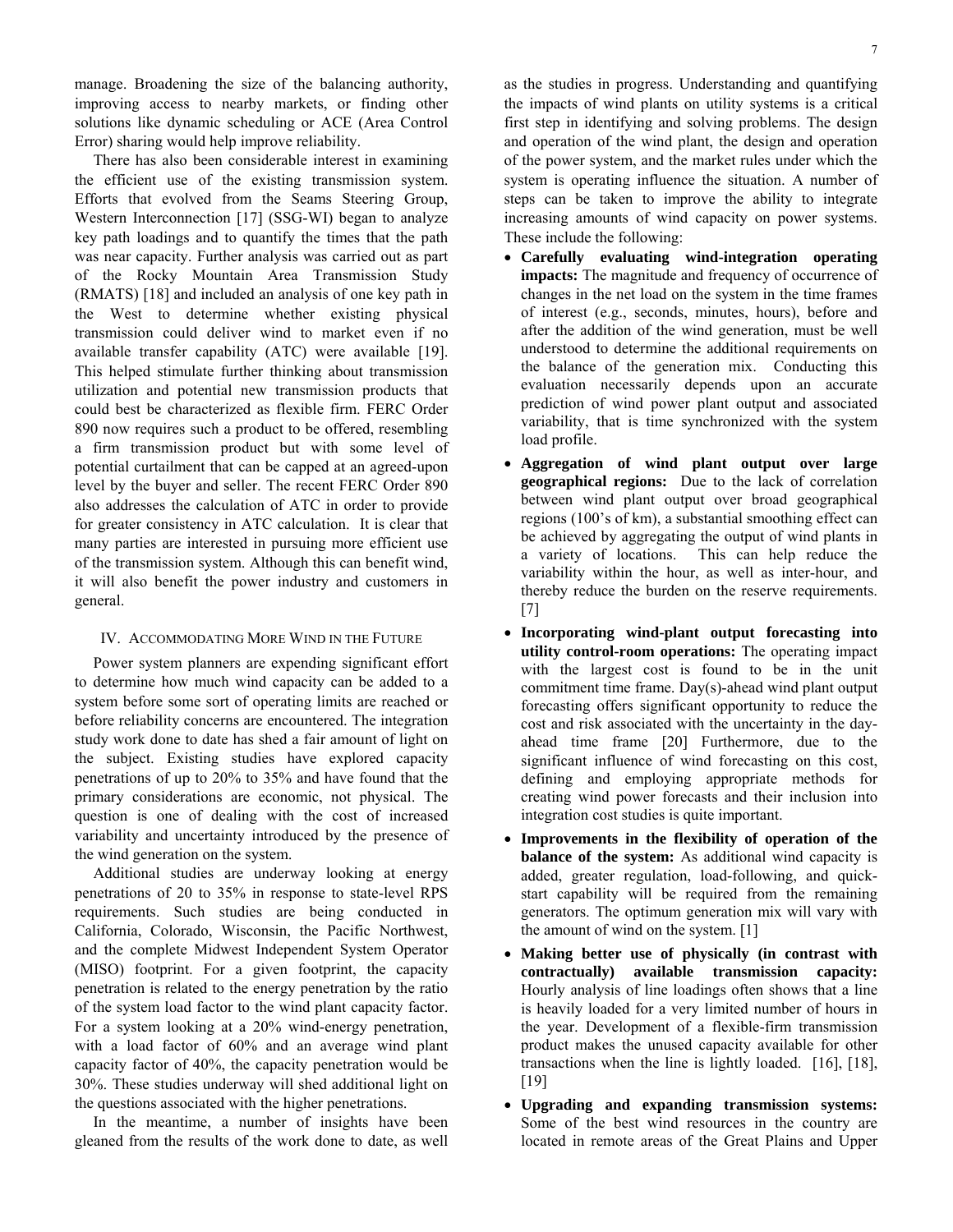Midwest. New transmission will be required to tap these remote resources and bring them to market. The Federal Energy Policy Act of 2005 (EPACT 2005) is moving forward with identifying new transmission corridors that could help with this problem. [21] Innovative policies are also being considered at the state-level to facilitate building of transmission to wind resource areas, in some cases in advance of commitments to build the wind generation.

- **Developing well-functioning hour-ahead and dayahead markets and expanding access to those markets:** Operating experience from around the world has shown that a deep, liquid, real-time market is the most economical approach to providing the balancing energy required by the variable-output wind plants. Because of the significant cost introduced into the dayahead market when a forecast of the wind is not provided, wind plant participation in day-ahead markets is also important for minimizing total system cost [22]
- **Adopting market rules and tariff provisions that are more appropriate to weather-driven resources:** For example, imbalance penalties that are meant to incentivize the behavior of fossil generators cannot be used to affect the behavior of a wind-driven resource, and have been eliminated. Weather-driven resources should pay the costs they cause, rather than penalties for behavior they cannot affect [22]
- **Consolidating balancing areas into larger entities or accessing a larger resource base through the use of dynamic scheduling or some form of ACE sharing:** Load and generation both benefit from the statistics of large numbers as they are aggregated over larger geographical areas [23]. Load diversity reduces the magnitude of the peak load with respect to the installed generation, just as wind diversity reduces the magnitude and frequency of the tails on the variability distributions. This reduces the number of hours during which the most expensive units on the dispatch "stack" will be operated and reduces the operating reserve requirement.

In summary, a varied set of options is available to deal with the issues created by increasing penetrations of wind capacity. Additional insights will come from a significant body of work currently underway.

# V. CONCLUSIONS

Wind energy has grown from a technology making a very small contribution to the national energy picture to one with the potential to make a much larger contribution. Wind turbines and wind power plants have characteristics that are different from conventional equipment, but which are compatible with the current system design. Rapid advances are being made in the design and application of wind power plants as greater understanding of the application requirements develops and increased operating experience is obtained. A significant body of operating experience has been obtained in Europe with nearly 50,000 MW of wind capacity, which serves as a valuable

knowledge base for the United States, with 11,600 MW of capacity. Based on this experience, the following conclusions can be drawn:

- **Wind Plant Integration Operational Impacts:** Worldwide experience has demonstrated the need for multiple years of synthetic wind plant output time series data, synchronized with load data for the same time period, to perform utility studies. Data sets for the different time scales of grid operation, including regulation, load following, and scheduling, must be provided for use in conventional utility simulation techniques. The unique characteristics of wind that must be dealt with are the variability and uncertainty in its output. It is increasingly recognized that utilities are used to dealing with both of these characteristics in the load, only to a different degree. An analysis of the net load variability in the different time frames, with and without wind, can give good insight into the additional reserves required to maintain reliable system operation. It is now recognized that the variability of the wind plant output cannot be dealt with in isolation, as it is the net system that needs to be balanced. The issue of uncertainty is increasingly being dealt with through improved wind forecasting techniques. Wind integration studies have shown that wind integration costs of up to \$5 to \$6/MWh of wind energy can be expected for capacity penetrations of up to 20% to 30% of peak load.
- **Wind Capacity Value:** Although the primary benefit of wind power is as an energy resource, it can also provide some capacity value to a system, and contribute to a reduction in LOLP. There are well-established techniques using standard reliability models to calculate the ELCC of a wind plant. The ELCC depends primarily on the timing of the wind energy delivery relative to times of high system risk. The capacity value of wind has been shown to range from approximately 10% to 40% of the wind plant rated capacity. Capacity for daily reliability purposes must be provided through some combination of existing market mechanisms and utility unit commitment processes.
- **Transmission Planning and Market Operations:** It is clear that new transmission will be required to move large amounts of remote wind energy to market. Many regional transmission planning studies are underway to investigate the requirements and the changes that must be made to existing rules in recognition of the unique characteristics of wind energy. Recent changes include the elimination of imbalance penalties dealing with the differences between scheduled and actual production, and a flexible-firm transmission product to enable greater use of existing transmission system capacity which may be contractually, but not physically, committed. There is growing recognition that well-functioning day-ahead and real-time markets provide the best means to deal with wind variability, and that aggregation of wind plants over large geographical areas provide an effective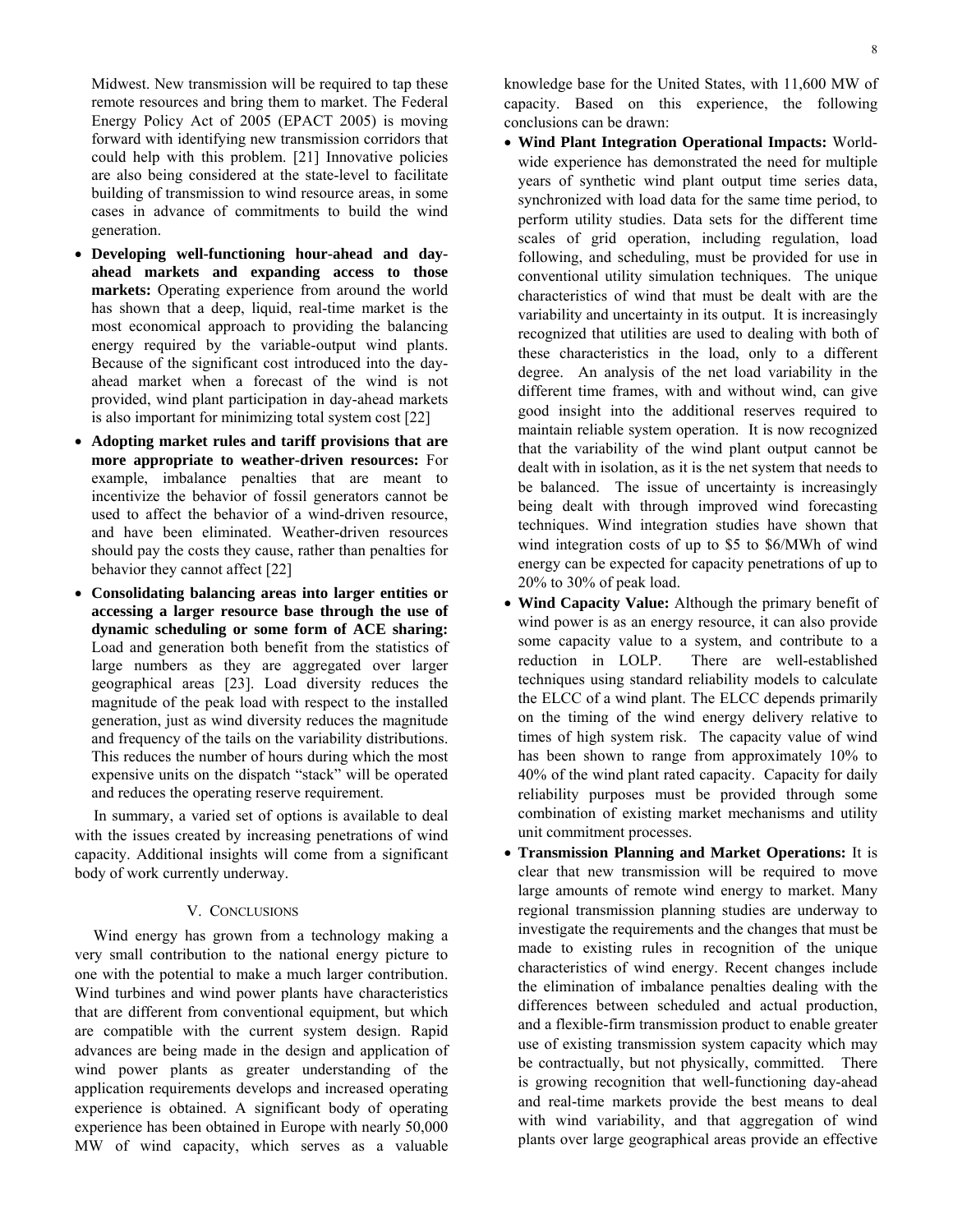mechanism to reduce wind plant variability. Similarly, it is increasingly recognized that large balancing areas can help manage wind plant variability more easily than small balancing areas. System ACE sharing and dynamic scheduling are additional approaches to achieve the same benefits.

• **Accommodating More Wind in the Future:** The insights gained from the ongoing studies and increasing operating experience are providing insights into how to accommodate the increasing wind penetrations of the future. It is clear that understanding and quantifying wind plant impacts on utility systems is a critical first step. This requires good wind plant output and behavior models and good wind plant forecasts. Continuing advances in wind plant operational capability, as well as increased flexibility in the operation of the remainder of the system, are critical for the future. Means to expand the transmission system, as well as make better use of the existing grid, are critically important to accommodate increased amounts of wind power. Developing deep, liquid day-ahead and hour-ahead markets is important to providing a cost-effective mechanism for dealing with wind variability, as is the need to aggregate and balance wind plant output over broad geographical regions. Finally, market rules and tariff provisions more appropriate to weather-driven resources should be adopted.

As additional integration studies and analyses are carried out around the county and around the world, we expect additional valuable insights will be obtained as wind penetration increases. With the increase in wind installations, actual operational experience will also contribute significantly to our understanding of wind impacts on the system, and on ways that the impacts of wind's variability and uncertainty can be addressed in a cost-effective manner.

# VI. REFERENCES

- [1] B. Parsons, M. Milligan, J. C. Smith, E. DeMeo, B. Oakleaf, K. Wolf, M. Schuerger, R. Zavadil, M. Ahlstrom, and D. Yen Nakafuji, *Grid impacts of wind power variability: recent assessments from a variety of utilities in the United States,* presented at the European Wind Energy Conference, Athens, Greece. March 2006. Preprint available at http://www.nrel.gov/docs/fy06osti/39955.pdf. Accessed Aug 10, 2006.
- [2] DeMeo, E. et al., "Wind Plant Integration," IEEE" IEEE Power and Energy Magazine, Nov-Dec 2005. Special Issue: Working With Wind; Integrating Wind into the Power System.
- [3] Federal Energy Regulatory Commission, "Promoting Wholesale Competition Through Open Access Non-discriminatory Transmission Services by Public Utilities", Available at http://www.ferc.gov/legal/maj-ord-reg/land-docs/order888.asp Accessed April 17, 2007
- [4] Federal Energy Regulatory Commission, Open Access Transmission Tarrif (OATT) Reform, Order No. 890, Final Rule, Available at http://www.ferc.gov/industries/electric/indus-act/oatt-reform.asp Accessed April 18, 2007
- [5] H. Holttinen et. al, "Design and Operation of Power Systems with Large Amounts of Wind Power Production: IEA Collaboration,' European Wind Energy Conference, Athens, Greece, February 2006.

http://www.ieawind.org/AnnexXXV.html. Accessed November 17, 2006.

- [6] R. Gross et. al, "The costs and impacts of intermittency: An assessment of the evidence on the costs and impacts of intermittent generation on the British electricity network," United Kingdom Energy Research Center, London, England. March, 2006. http://www.ukerc.ac.uk/content/view/258/852. Accessed Nov 17, 2006.
- [7] EnerNex Corp. and Windlogics Inc. for the Minnesota Public Utilities Commission, "Final Report – 2006 Minnesota Wind Integration Study, Volume I", Minnesota Public Utilities Commission, St. Paul, MN, November 30, 2006. Available at http://www.puc.state.mn.us/docs/windrpt\_vol%201.pdf. Accessed April 26, 2007.
- [8] EnerNex Corp. and Windlogics Inc. for the Minnesota Public Utilities Commission, "Final Report – 2006 Minnesota Wind Integration Study, Volume II – Characterizing the Minnesota Wind Resource,*"* Minnesota Public Utilities Commission, St. Paul, MN, November 30, 2006. Available at http://www.puc.state.mn.us/docs/windrpt\_vol%202.pdf. Accessed April 26, 2007.
- [9] Y. Wan, "Wind power plant behaviors: analysis of long-term wind power data*,"* National Renewable Energy Laboratory, Golden, CO, Tech. Rep. NREL/TP-500-36651, 2004. Available at www.nrel.gov/docs/fy04osti/36551.pdf. Accessed Aug 10, 2006.
- [10] Zavadil R, King J, Xiadong L, Ahlstrom, M, Lee B, Moon D, Finley C, Alnes L, Jones L, Hudry F, Monstream M, Lai S, Smith J. Xcel Energy and the Minnesota Department of Commerce, "Wind Integration Study - Final Report." EnerNex Corporation and Wind Logics, Inc., September 2004. http://www.state.mn.us/cgibin/portal/mn/jsp/content.do?contentid=536904447&contenttype=E DITORIAL&hpage=true&agency=Commerce. Accessed Nov 17, 2006.
- [11] GE Energy. "The Effects of Integrating Wind Power on Transmission System Planning, Reliability, and Operations: Report on Phase 2," Prepared for The New York State Energy Research and Development Authority, City, State, March 2005.
- [12] Electrotek Concepts, "We Energies Energy Systems Operation Impacts of Wind Generation Integration Study," prepared for We Energies. July 2003. http://www.uwig.org/WeEnergiesWindImpacts\_FinalReport.pdf. Accessed Nov. 17, 2006.
- [13] K. Dragoon, M. Milligan, "Assessing Wind Integration Costs with Dispatch Models: A Case Study of PacifiCorp," presented at WindPower 2003, Austin, TX. May 2003. http://www.nrel.gov/docs/fy03osti/34022.pdf. Accessed Nov 17, 2006.
- [14] R. Zavadil, "Wind Integration Study for Public Service Company of Colorado," Enernex Corporation for Xcel Energy, May, 2006. Denver, CO. http://www.xcelenergy.com/docs/corpcomm/PSCoWindIntegStudy.p df. Accessed Nov 17, 2006.
- [15] M. Milligan, and K. Porter, "Determining the capacity value of wind: A survey of methods and implementation*,"* Presented at Windpower 2005, Denver, CO, May 2005. Preprint available at www.nrel.gov/docs/fy05osti/38062.pdf. Accessed August 10, 2006.
- [16] Wind Task Force Report to the Clean and Diversified Energy Committee, Western Governors' Association, Denver, CO. Available at www.westgov.org/wga/initiatives/cdeac/Wind-full.pdf. Accessed Aug 10, 2006.
- [17] Seams Steering Group, "Western Interconnection Transmission Path Flow Study," Western Interconnection, Salt Lake City, UT, February Summary is available at http://www.uwig.org/seattlefiles/perry.pdf. Accessed Aug 23, 2006.
- [18] Rocky Mountain Area Transmission Study Team, "Rocky Mountain Area Transmission Study," Cheyenne, WY, September, 2004. Available at psc.state.wy.us/htdocs/subregional/home.htm. Accessed Aug 10, 2006.
- [19] M. Milligan and D. Berger, "A preliminary analysis and case study of transmission constraints and wind energy in the West," presented at Windpower 2005, May 2005, Denver, CO. Preprint available at www.nrel.gov/docs/fy05osti/38152.pdf. Accessed Aug 10, 2006.